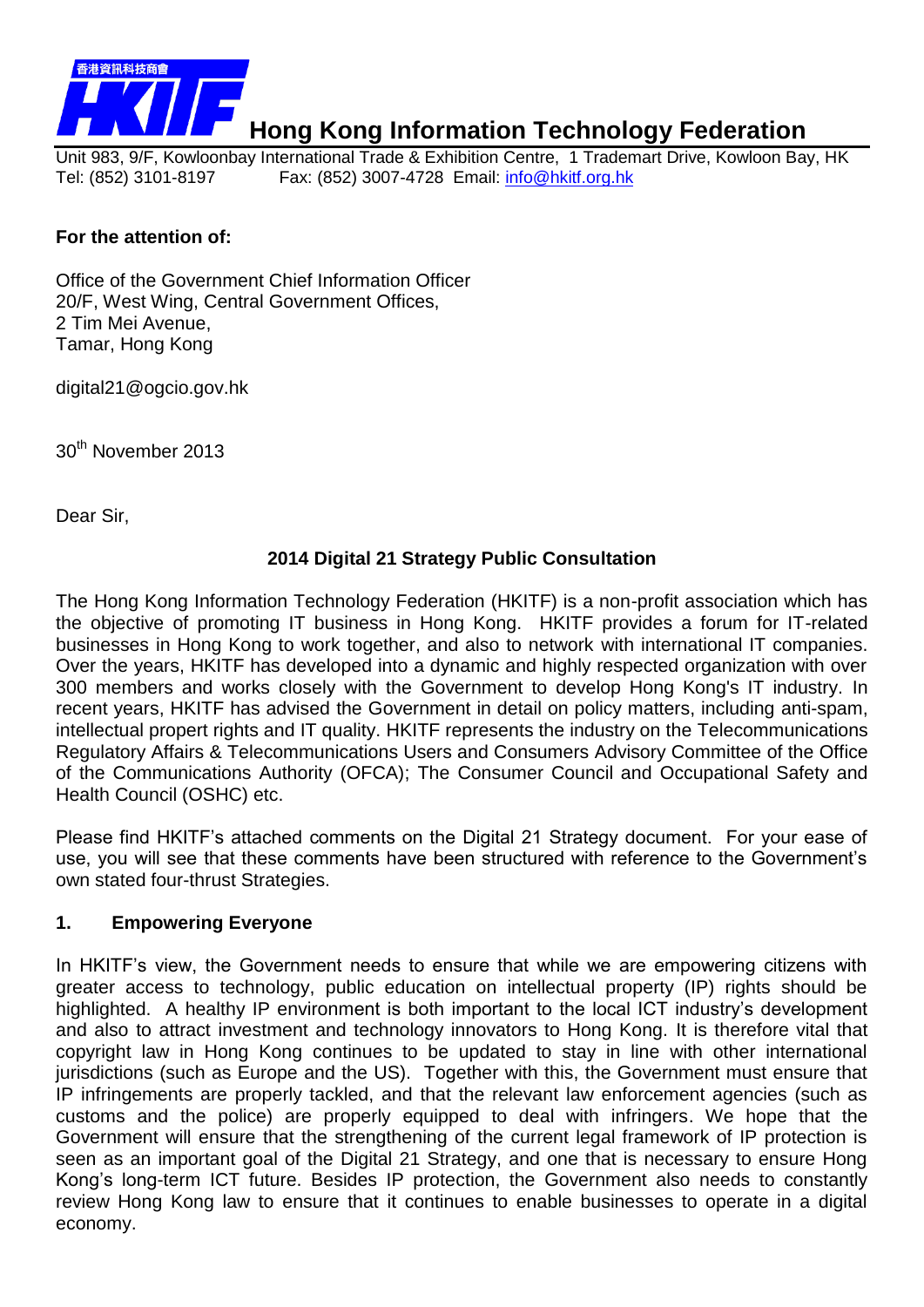Talent shortage has been one of the bottlenecks to the healthy development of ICT industry. We are encouraged to see the Government putting programming into every child's education. In addition, we believe that the Government should also invest into building a positive image of the ICT industry. As seen in a study<sup>1</sup> conducted earlier in 2013, secondary students' interest towards an ICT career ranges from 31%-44%. Whereas the actual enrolment in ICT related disciplines in universities are much lower than this percentage. The HKITF suspect that this is largely due to the negative perception towards the prospect of the ICT industry. To counter this perception, we believe the Government should invest into raising public awareness of the diverse career choices in the ICT industry and the important role our industry plays in all other industries.

We would encourage the Government to take further steps in the field of security to assist with eradicating phishing, identity theft, computer viruses and worms. This would increase consumers' and businesses' confidence in transacting online. HKITF recognizes that good security depends upon many factors, including security features in ICT but also how well such features are used and updated. Education as to potential threats also increases security on the basis that to be forewarned is to be forearmed. We therefore advocate a policy of education and guidance for consumers and the industry combined with one of encouraging development of new security features (including support for companies through R&D).

## **2. Igniting Business Innovation**

The HKITF encourages the Government to take further steps to position Hong Kong as an economy where new technologies can thrive, and to cooperate with international ICT developers in this regard. We believe that such an investment would be beneficial to persuade developers to further invest in Hong Kong. When working with the industry on Public Sector Information initiative, the Government should consider publish a roadmap of data to be made public, scope of data and schedule, from different bureaus. This can help facilitate the industry to plan their resources better.

Hong Kong has a world class IT infrastructure which is ideal for cloud service adoption. The HKITF believes that the Government should step up its public education effort to ease community's concern over security and privacy; and encourage cloud service adoption, especially in the SME sector. In addition, cloud service has also transformed how companies invest in IT, namely shifting capital investment to operational expenses. As a result, the Government should review its various funding models and incentive schemes, for SMEs and schools, to ensure such support schemes do not discourage cloud service adoption. Through public education and financial incentives, the HKITF believes that more SMEs and schools will see the benefits of cloud and leverage this opportunity to raise their productivity and competitiveness.

Today, ICT is converging at a rapid rate and there needs to be a clear focus on ensuring that different ICT solutions are interoperable and that there are clear technology standards. However, once again we consider that it is not the role of the Government to set these standards or to ensure interoperability itself. The market will take steps in this direction since it is ultimately in both the industry's and the consumer's interest that this takes place. In addition, it is also important that the Government continues to foster an environment in which the selection of ICT is made according to market forces and is based upon the principle of neutrality. ICT should only ever be selected on its merits. People must be permitted to make the decision that is best for them when considering all pertinent factors, including price, solution and fit. The best thing that any Government can do is to enable as wide a choice of ICT for consumers as possible to ensure that the best solutions always lead the market.

## **3. Supporting a Thriving ICT Industry**

<sup>1</sup> "「資訊及通訊科技」使用取向及習慣調查" by the Chinese YMCA of Hong Kong at<http://www.icity.asia/>